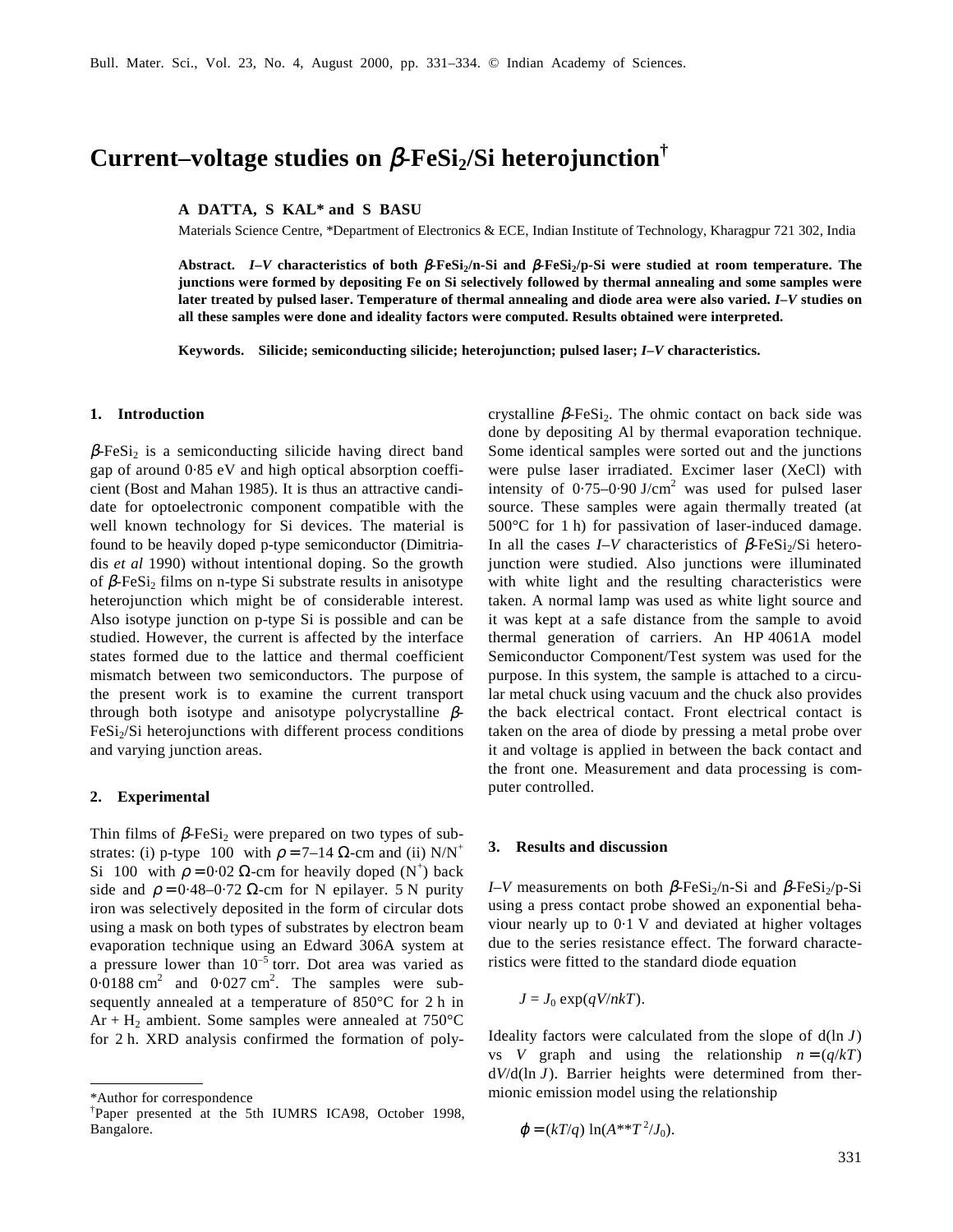Figure 1 shows one typical  $I-V$  characteristics of  $\beta$ - $FeSi<sub>2</sub>/n-Si heterojunction up to 2.0 V in forward direction$ where linearity up to  $0.1$  V is shown clearly. It is found that current through the junction is larger when applied voltage on the silicide is positive. This finding shows that as grown  $\beta$ -FeSi<sub>2</sub> is a p-type semiconductor. So it is an indirect way to confirm the formation of  $\beta$ -FeSi<sub>2</sub>. Voltage range up to 0·2 V is amplified graphically in figures 2 and 3 for both  $\beta$ -FeSi<sub>2</sub>/n-Si and  $\beta$ -FeSi<sub>2</sub>/p-Si junctions, res-



**Figure 1.** A typical *I–V* characteristics for  $\beta$ -FeSi<sub>2</sub>/n-Si heterojunction up to 2·0 V.

pectively. The ideality factors calculated for  $\beta$ -FeSi<sub>2</sub>/n-Si junction are mentioned in figure 2 for a fixed diode area of  $0.0188 \text{ cm}^2$ . It was seen that *n* value for thermally annealed sample increased when irradiated by pulsed laser and then decreased to the minimum value after further thermal annealing. In case of  $\beta$ -FeSi<sub>2</sub>/p-Si junction (shown in figure 3), the series resistance effect was severe for laser treated samples. However, it was lower for thermally annealed sample and the value of *n* calculated from the initial linear portion of the *I–V* curve was ~ 1·08. Erlesand and Ostling (1996) studied  $\beta$ -FeSi<sub>2</sub>/p-Si and  $\beta$ -FeSi<sub>2</sub>/n-Si junctions down to 175 K and concluded that dominant current transport mechanism across the  $\beta$ -FeSi<sub>2</sub>/p-Si junction was thermionic in nature and tunnelling was the dominant mechanism in current transport for  $β$ -FeSi<sub>2</sub>/n-Si junction. For β-FeSi<sub>2</sub>/n-Si junction, the mechanism was clearly established earlier by Dimitriadis (1991) also. Due to low hole barrier the series resistance at higher temperature usually affects the evaluation of *n* for β-FeSi<sub>2</sub>/p-Si junction. Series resistance may further increase with laser treatment, which makes it more critical for finding out *n*. In case of  $\beta$ -FeSi<sub>2</sub>/n-Si junction, the contribution of tunnelling to current transport is substantial even at room temperature and therefore effect of series resistance is not that prominent here. Since the model for thermionic emission can be applicable for  $\beta$ -FeSi<sub>2</sub>/p-Si



**Figure 2.** *I–V* characteristics for β-FeSi<sub>2</sub>/n-Si heterojunction. **Figure 3.** *I–V* characteristics of β-FeSi<sub>2</sub>/p-Si heterojunction.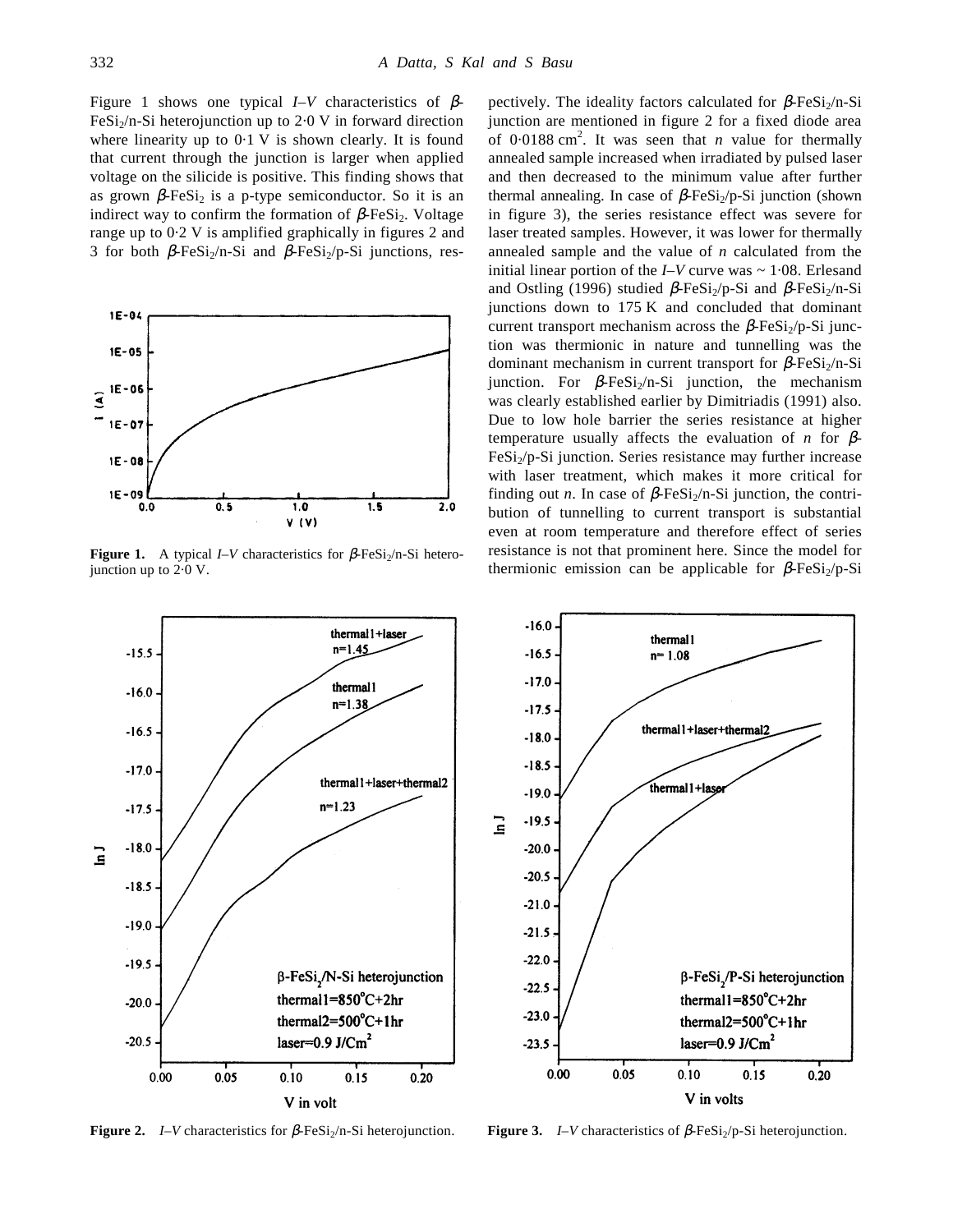

**Figure 4.** *I–V* characteristics of  $\beta$ -FeSi<sub>2</sub>/n-Si heterojunction prepared at different annealing temperatures and of varying junction areas.

junctions, our calculated value for barrier height (1·01 eV) might be reasonable. However for  $\beta$ -FeSi<sub>2</sub>/n-Si junctions, barrier height calculated from the same model would be quite erroneous. Figure 4 cites *I–V* curves of some β-FeSi<sub>2</sub>/n-Si junctions with varying diode areas  $(0.0188$  and  $0.027$  cm<sup>2</sup>). Two identical samples with diode area 0.027 cm<sup>2</sup> were annealed at 850°C and 750°C for 2 h. The sample annealed at 750°C showed better characteristic in all respects which proves that the annealing at lower temperature has better electrical properties. This similar observation was also reported by Dimitriadis *et al* (1990) for resistivity and mobility values. But the diode with same area when annealed at 850°C showed very high resistance which may be due to larger amount of defects and interface states created by annealing at higher temperature. However, the diode with smaller area showed somewhat better feature because of relatively lower defect density.  $\beta$ -FeSi<sub>2</sub>/n-Si junction was also studied under white light illumination. But a decrease in current for both forward and reverse directions was noticed under illumination. The reverse characteristic of both dark and illuminated junction has been shown in figure 5. There is a depletion region mostly in n-Si because silicide is heavily doped. Under illumination carriers are created in this



**Figure 5.** *I–V* characteristics of  $\beta$ -FeSi<sub>2</sub>/n-Si heterojunction under illumination.

region and the electric field due to ionized impurities in Si yields a current in the opposite direction to that caused by applied voltage. In this way the negative photoresponse here is justified. Similar result was also reported by Lefki *et al* (1991). Regolini *et al* (1992), however, reported an increase in reverse current and explained it as due to generation of *e*–*h* pairs.

### **4. Conclusions**

Ideality factor for  $β$ -FeSi<sub>2</sub>/n-Si junction was found to decrease for the laser annealed junction after further thermal annealing. For  $\beta$ -FeSi<sub>2</sub>/p-Si junction, effect of series resistance affects the calculation for *n*. For both types of heterojunctions (anisotype and isotype), *n* was calculated for thermally annealed junction. It is imperative from the results that thermionic emission is dominant in  $\beta$ -FeSi<sub>2</sub>/p-Si junction but tunnelling effect plays an important role for  $\beta$ -FeSi<sub>2</sub>/n-Si junction even at room temperature. Junction annealed at lower temperature showed better characteristics. The diode having lower area also showed better performance than that having larger area. A net decrease of current was observed in